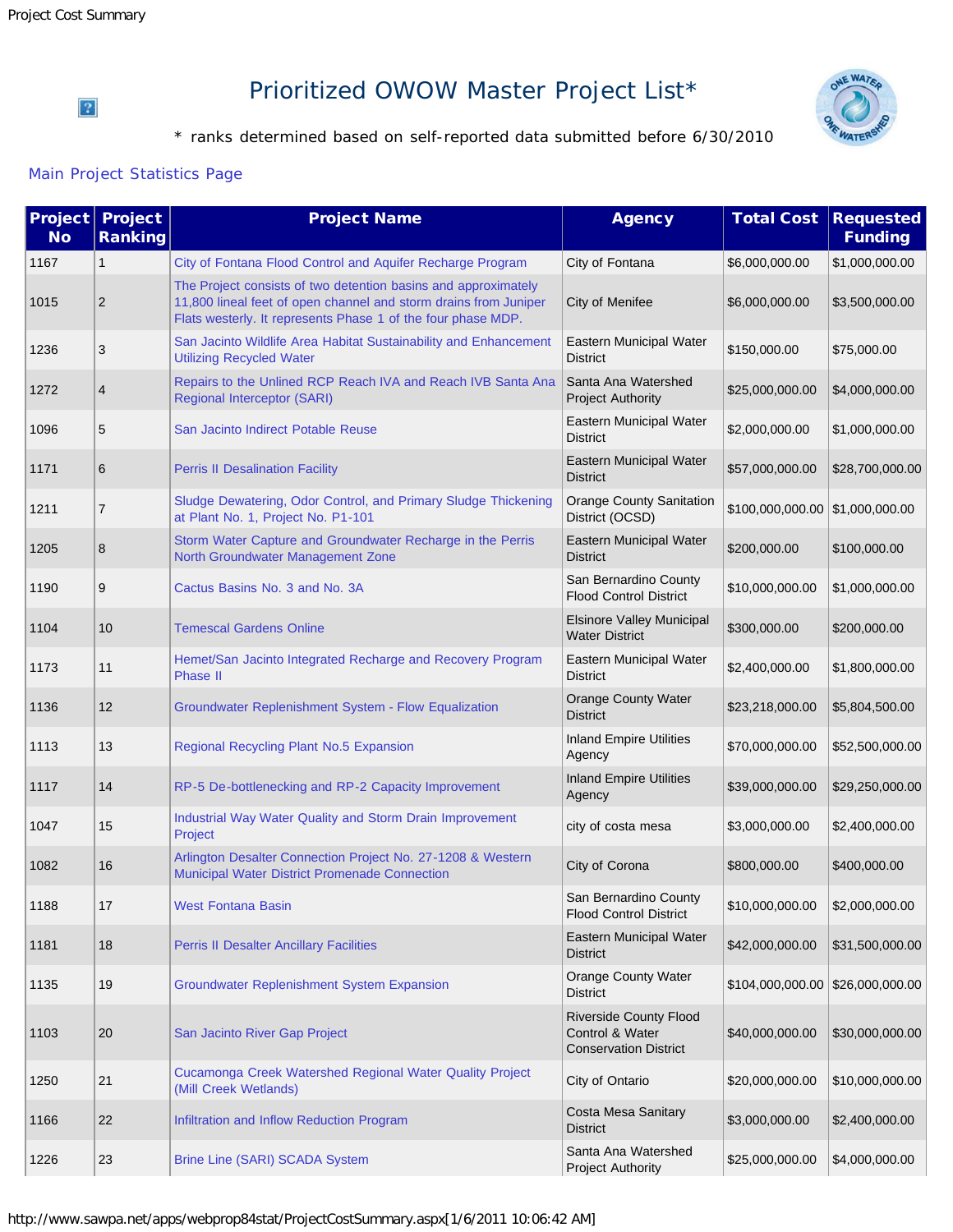| 1291 | 24 | Place-Based GIS Land Use Design Tool to Protect Watershed<br>Function in the Upper Santa Ana River Watershed        | California Resource<br>Connections, Inc.                              | \$475,000.00    | \$475,000.00    |
|------|----|---------------------------------------------------------------------------------------------------------------------|-----------------------------------------------------------------------|-----------------|-----------------|
| 1168 | 25 | Modjeska Park Parking Detention/Infiltration Facility (Design Only)                                                 | City of Anaheim                                                       | \$250,000.00    | \$125,000.00    |
| 1160 | 26 | <b>Constructed Wetland Habitat Restoration and Water Reclamation</b><br>project for the Santa Ana River Borrow Pit. | San Bernardino Valley<br><b>Water Conservation</b><br><b>District</b> | \$4,400,000.00  | \$1,000,000.00  |
| 1180 | 27 | Cactus Basins No. 4 and No. 5                                                                                       | San Bernardino County<br><b>Flood Control District</b>                | \$21,600,000.00 | \$6,600,000.00  |
| 1090 | 28 | San Bernardino National Forest Ecological Restoration and<br><b>Watershed Improvement</b>                           | <b>USDA Forest Service -</b><br>San Bernardino National<br>Forest     | \$8,000,000.00  | \$1,000,000.00  |
| 983  | 29 | East Garden Grove Wintersburg Channel Urban Runoff Diversion<br>Project, Phase I                                    | Clty of Huntington Beach                                              | \$5,488,700.00  | \$5,200,000.00  |
| 1163 | 30 | <b>Cable Creek Basin and Spreading Grounds</b>                                                                      | San Bernardino County<br><b>Flood Control District</b>                | \$1,000,000.00  | \$250,000.00    |
| 1000 | 31 | Characterization and optimization of cost-effective treatment<br>wetlands for surface water quality improvement     | Santa Ana Watershed<br><b>Project Authority</b>                       | \$300,000.00    | \$150,000.00    |
| 1162 | 32 | Sun City Force Main and Recycled Water Pipeline Replacement                                                         | Eastern Municipal Water<br><b>District</b>                            | \$12,610,000.00 | \$9,458,000.00  |
| 1247 | 33 | Arlington Basin Water Quality Improvement Project                                                                   | Western Municipal Water<br><b>District</b>                            | \$726,000.00    | \$216,000.00    |
| 987  | 34 | San Jacinto Urban Runoff Treatment & Control                                                                        | Lake Elsinore and San<br><b>Jacinto Watersheds</b><br>Authority       | \$250,000.00    | \$125,000.00    |
| 1214 | 35 | <b>Pharmaceutical Collection Program</b>                                                                            | Orange County Sanitation<br>District (OCSD)                           | \$185,000.00    | \$90,000.00     |
| 986  | 36 | San Jacinto Watershed Nutrient TMDL Pollutant Trading Study                                                         | Lake Elsinore and San<br><b>Jacinto Watersheds</b><br>Authority       | \$250,000.00    | \$125,000.00    |
| 948  | 37 | The Quail Valley Groundwater Infiltration Improvements Project                                                      | City of Menifee                                                       | \$100.00        | \$250,000.00    |
| 1133 | 38 | <b>Sunset Gap Seawater Intrusion</b>                                                                                | <b>Orange County Water</b><br><b>District</b>                         | \$700,000.00    | \$175,000.00    |
| 1094 | 39 | <b>Chino Creek Multipurpose Corridor</b>                                                                            | <b>Inland Empire Utilities</b><br>Agency                              | \$13,900,000.00 | \$10,425,000.00 |
| 988  | 40 | San Jacinto River Riparian Habitat Restoration                                                                      | Lake Elsinore and San<br>Jacinto Watersheds<br>Authority              | \$300,000.00    | \$150,000.00    |
| 1176 | 41 | Mission Zanja Creek Feasibility Study                                                                               | San Bernardino County<br><b>Flood Control District</b>                | \$1,000,000.00  | \$250,000.00    |
| 989  | 42 | Lake Elsinore Water Quality Modeling                                                                                | Lake Elsinore and San<br>Jacinto Watersheds<br>Authority              | \$300,000.00    | \$150,000.00    |
| 1216 | 43 | <b>IEUA Regional Water Budget Program</b>                                                                           | <b>Inland Empire Utilities</b><br>Agency                              | \$315,000.00    | \$200,000.00    |
| 1075 | 44 | Enhanced Stormwater Capture and Recharge along the Santa<br>Ana River                                               | San Bernardino Valley<br>Municipal Water District                     | \$8,000,000.00  | \$6,000,000.00  |
| 1186 | 45 | Etiwanda/San Sevaine Basins 1 through 4                                                                             | San Bernardino County<br><b>Flood Control District</b>                | \$4,000,000.00  | \$1,000,000.00  |
| 1213 | 46 | Regional Residential Landscape Retrofit Program                                                                     | <b>Inland Empire Utilities</b><br>Agency                              | \$315,000.00    | \$200,000.00    |
| 975  | 47 | Lake Elsinore Alum/Phoslock Treatment                                                                               | Lake Elsinore and San<br>Jacinto Watersheds<br>Authority              | \$2,500,000.00  | \$1,250,000.00  |
| 1206 | 48 | <b>Watershed Action Plan</b>                                                                                        | <b>Inland Empire Utilities</b><br>Agency                              | \$1,000,000.00  | \$750,000.00    |
| 1129 | 49 | <b>Drainage A Detention Basin</b>                                                                                   | City of Chino                                                         | \$5,200,000.00  | \$3,900,000.00  |
| 1201 | 50 | <b>IEUA Regional Landscape Evaluation Program</b>                                                                   | <b>Inland Empire Utilities</b><br>Agency                              | \$165,000.00    | \$100,000.00    |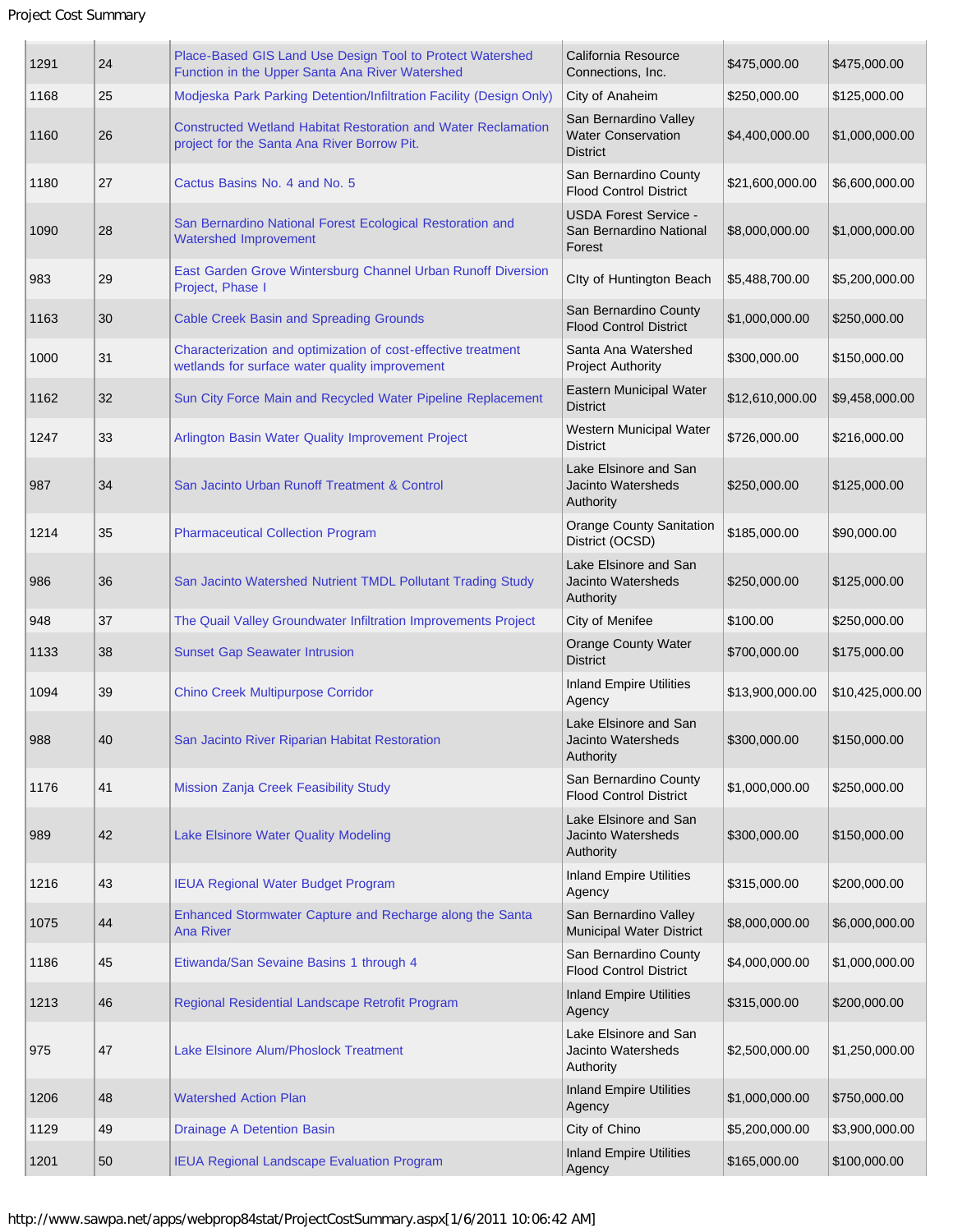| 1208 | 51 | Regional Residential Landscape Financing Program                                                                 | <b>Inland Empire Utilities</b><br>Agency                              | \$240,000.00    | \$150,000.00    |
|------|----|------------------------------------------------------------------------------------------------------------------|-----------------------------------------------------------------------|-----------------|-----------------|
| 1219 | 52 | Regional Commercial Incentive Program                                                                            | <b>Inland Empire Utilities</b><br>Agency                              | \$415,000.00    | \$250,000.00    |
| 985  | 53 | Lake Elsinore & Canyon Lake Nutrient TMDL Monitoring                                                             | Lake Elsinore and San<br>Jacinto Watersheds<br>Authority              | \$1,500,000.00  | \$750,000.00    |
| 1240 | 54 | Chino Creek Wellfield, Wells 1, 2, and 3                                                                         | Western Municipal Water<br><b>District</b>                            | \$6,700,000.00  | \$1,675,000.00  |
| 1143 | 55 | <b>Central Orange County Trash Reduction Project</b>                                                             | <b>Orange County</b><br>Coastkeeper                                   | \$355,408.00    | \$266,566.00    |
| 1215 | 56 | La Sierra Pipeline Project                                                                                       | Western Municipal Water<br><b>District</b>                            | \$16,000,000.00 | \$3,000,000.00  |
| 1174 | 57 | Quail Valley Sewer Improvements (Subarea 9)                                                                      | Eastern Municipal Water<br><b>District</b>                            | \$18,932,000.00 | \$14,199,000.00 |
| 1164 | 58 | <b>Orange County LID Implementation Project</b>                                                                  | <b>Orange County</b><br>Coastkeeper                                   | \$420,481.00    | \$315,361.00    |
| 1217 | 59 | <b>Regional Public Sector Program</b>                                                                            | <b>Inland Empire Utilities</b><br>Agency                              | \$665,000.00    | \$500,000.00    |
| 974  | 60 | Lake Elsinore Fishery Enhancement                                                                                | Lake Elsinore and San<br><b>Jacinto Watersheds</b><br>Authority       | \$1,700,000.00  | \$850,000.00    |
| 1003 | 61 | <b>Mill Creek Diversion Project</b>                                                                              | <b>Orange County Water</b><br><b>District</b>                         | \$7,000,000.00  | \$1,750,000.00  |
| 1158 | 62 | <b>Brine Line (SARI) Flow Equalization Structure</b>                                                             | Santa Ana Watershed<br><b>Project Authority</b>                       | \$2,000,000.00  | \$1,500,000.00  |
| 951  | 63 | <b>River Road Treatment Wetlands</b>                                                                             | <b>Orange County Water</b><br><b>District</b>                         | \$8,500,000.00  | \$2,125,000.00  |
| 1270 | 64 | San Bernardino Clean Water Factory - Phase I                                                                     | City of San Bernardino<br><b>Municipal Water</b><br>Department        | \$2,728,776.00  | \$1,000,000.00  |
| 1243 | 65 | Borrego Canyon Wash Stabilization and Restoration Project                                                        | County of Orange/OC<br>Watersheds                                     | \$3,232,000.00  | \$1,939,200.00  |
| 1278 | 66 | Wells 21 and 22 Project                                                                                          | <b>Irvine Ranch Water</b><br><b>District</b>                          | \$39,768,000.00 | \$10,000,000.00 |
| 1049 | 67 | Upper Santa Ana Watershed Alluvial Scrub Habitat Restoration<br><b>Project and Mitigation Banking Assessment</b> | San Bernardino Valley<br><b>Water Conservation</b><br><b>District</b> | \$225,000.00    | \$130,000.00    |
| 955  | 68 | <b>Cypress Channel Multipurpose Corridor</b>                                                                     | <b>Inland Empire Utilities</b><br>Agency                              | \$7,600,000.00  | \$5,700,000.00  |
| 1279 | 69 | <b>Wineville Extension Pipeline</b>                                                                              | <b>Inland Empire Utilites</b><br>Agency                               | \$11,212,500.00 | \$8,409,375.00  |
| 1281 | 70 | <b>Baker Water Treatment Plant Project</b>                                                                       | <b>IRVINE RANCH WATER</b><br><b>DISTRICT</b>                          | \$62,000,000.00 | \$10,000,000.00 |
| 1089 | 71 | <b>Temescal Gardens</b>                                                                                          | <b>Elsinore Valley Municipal</b><br><b>Water District</b>             | \$1,000,000.00  | \$750,000.00    |
| 1169 | 72 | Strand Ranch Water Banking Project Recovery Wells and<br><b>Conveyance Facilities</b>                            | <b>Irvine Ranch Water</b><br><b>District</b>                          | \$7,353,000.00  | \$1,800,000.00  |
| 1260 | 73 | <b>Mid-Basin Injection Project</b>                                                                               | <b>Orange County Water</b><br><b>District</b>                         | \$18,000,000.00 | \$4,500,000.00  |
| 1016 | 74 | Santa Ana Watershed Vireo Monitoring and Breeding Bird Surveys                                                   | Santa Ana Watershed<br>Association                                    | \$1,167,846.00  | \$875,885.00    |
| 1128 | 75 | Big Bear Lake Hypolimnetic Oxygenation System                                                                    | Santa Ana Watershed<br><b>Project Authority</b>                       | \$1,500,000.00  | \$1,125,000.00  |
| 1280 | 76 | Renewable Energy Expansion Program                                                                               | <b>Inland Empire Utilities</b><br>Agency                              | \$4,000,000.00  | \$3,000,000.00  |
| 1283 | 77 | Brine Line Maintenance Access Structures, Reach V and Reach                                                      | Santa Ana Watershed                                                   | \$5,600,000.00  | \$4,600,000.00  |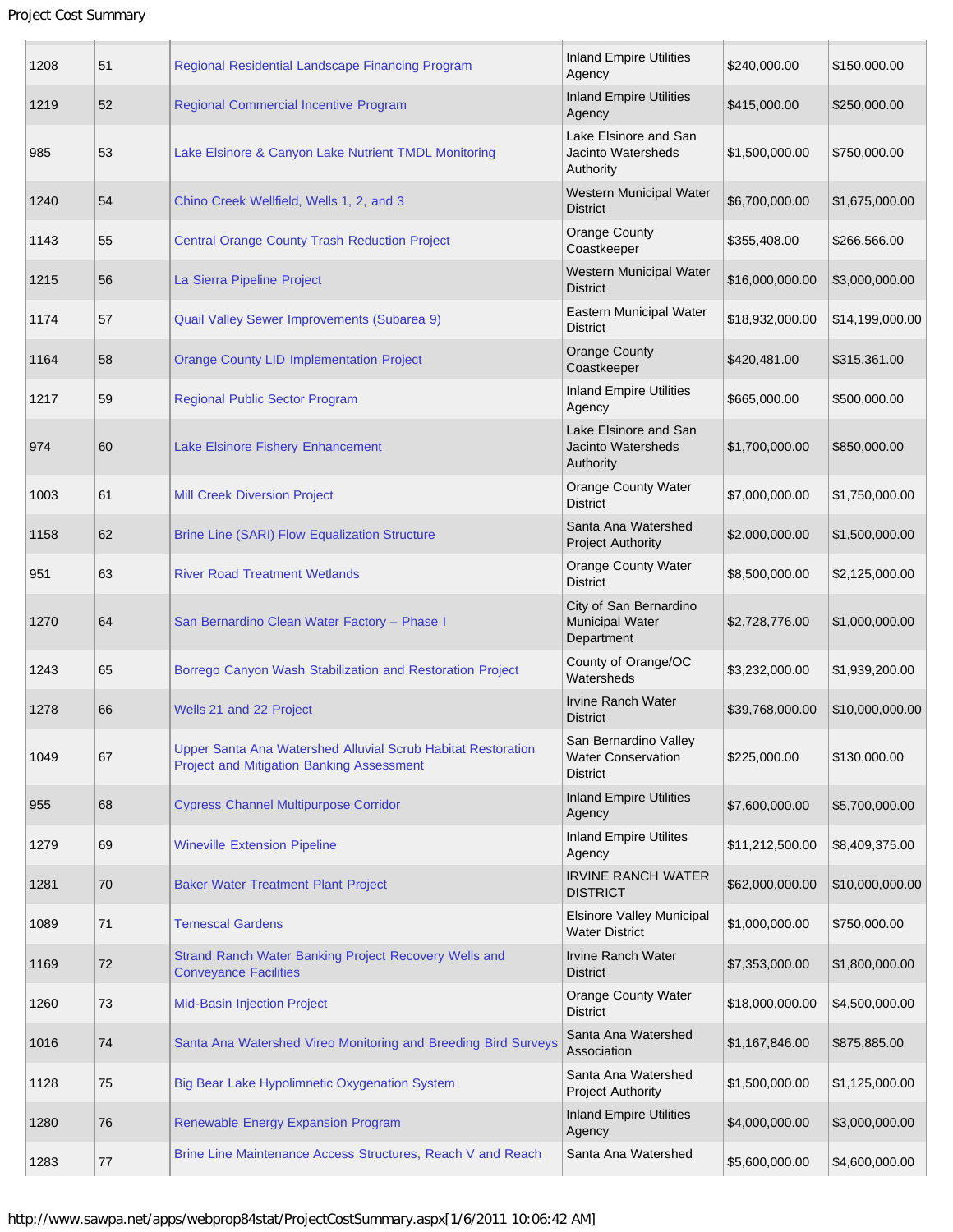```
Project Cost Summary
```

|      |     | <b>IVB</b>                                                                                                                                         | <b>Project Authority</b>                                                         |                 |                 |
|------|-----|----------------------------------------------------------------------------------------------------------------------------------------------------|----------------------------------------------------------------------------------|-----------------|-----------------|
| 1111 | 78  | 930-Zone Pipeline and Reservoir, Expansion of the CCWRF-RP-<br>1 S.Zone Pump Station and Installation of a Parallel Line to RP-1<br><b>Outfall</b> | <b>Inland Empire Utilities</b><br>Agency                                         | \$39,338,000.00 | \$29,503,500.00 |
| 990  | 79  | Stormwater Treatment Wetlands for Canyon Lake                                                                                                      | Lake Elsinore and San<br><b>Jacinto Watersheds</b><br>Authority                  | \$300,000.00    | \$150,000.00    |
| 1116 | 80  | Lake Mathews Watershed Master Water Quality Improvement<br><b>Project Phase II</b>                                                                 | <b>Riverside County Flood</b><br>Control & Water<br><b>Conservation District</b> | \$8,000,000.00  | \$6,000,000.00  |
| 943  | 81  | In-Conduit Hydroelectric Project                                                                                                                   | NLine Energy, Inc.                                                               | \$950,000.00    | \$450,000.00    |
| 1185 | 82  | Lytle Cajon Basin                                                                                                                                  | San Bernardino County<br><b>Flood Control District</b>                           | \$1,000,000.00  | \$250,000.00    |
| 1002 | 83  | <b>Fletcher Basin Rehabilitation</b>                                                                                                               | <b>Orange County Water</b><br><b>District</b>                                    | \$5,000,000.00  | \$1,250,000.00  |
| 976  | 84  | <b>Canyon Lake Dredging Enhancements</b>                                                                                                           | Lake Elsinore and San<br><b>Jacinto Watersheds</b><br>Authority                  | \$550,000.00    | \$275,000.00    |
| 999  | 85  | Orange County Regional Stormwater Infiltration Program                                                                                             | <b>Orange County Water</b><br><b>Distict</b>                                     | \$2,000,000.00  | \$500,000.00    |
| 1269 | 86  | <b>Brine Line (SARI) Solids Control Structures</b>                                                                                                 | Santa Ana Watershed<br><b>Project Authority</b>                                  | \$2,000,000.00  | \$1,500,000.00  |
| 1229 | 87  | East Diamond Valley Recycled Water Storage Pond and<br><b>Distribution Pipeline Project</b>                                                        | Eastern Municipal Water<br><b>District</b>                                       | \$10,783,600.00 | \$8,087,700.00  |
| 1200 | 88  | ARTIC Use of GWRS Water for Irrigation and Groudwater<br>Recharge                                                                                  | City of Anaheim                                                                  | \$4,000,000.00  | \$2,000,000.00  |
| 1288 | 89  | Borrego Canyon Wash Bypass Channel Improvements within the<br>portion of Shea/Baker Ranch Property (Bypass Channel)                                | Shea/Baker Ranch, LLC                                                            | \$15,500,000.00 | \$6,200,000.00  |
| 1212 | 90  | <b>Chino II Desalter Brine Minimization</b>                                                                                                        | Western Municipal Water<br><b>District</b>                                       | \$30,600,000.00 | \$4,590,000.00  |
| 977  | 91  | Canyon Lake Alum/Phoslock Treatment                                                                                                                | Lake Elsinore and San<br><b>Jacinto Watersheds</b><br>Authority                  | \$1,500,000.00  | \$750,000.00    |
| 1227 | 92  | Perchlorate Wellhead Treatment System Pipelines                                                                                                    | West Valley Water District \\$1,541,000.00                                       |                 | \$1,541,000.00  |
| 1020 | 93  | <b>Water Conservation Demonstration Garden</b>                                                                                                     | San Bernardino Valley<br>Municipal Water District                                | \$115,000.00    | \$86,250.00     |
| 1130 | 94  | Santiago Enhanced Recharge                                                                                                                         | Orange County Water<br><b>District</b>                                           | \$840,000,00    | \$210,000.00    |
| 945  | 95  | <b>Hypolimnetic Oxygenation System for Canyon Lake</b>                                                                                             | Lake Elsinore and San<br>Jacinto Watersheds<br>Authority                         | \$800,000.00    | \$400,000.00    |
| 1137 | 96  | <b>Enhanced Water Conservation at Prado</b>                                                                                                        | <b>Orange County Water</b><br><b>District</b>                                    | \$5,500,000.00  | \$1,375,000.00  |
| 1088 | 97  | <b>Magnolia Channel Detention Basin</b>                                                                                                            | City of Chino                                                                    | \$83,600.00     | \$62,700.00     |
| 981  | 98  | Santiago Basins Pump Station                                                                                                                       | <b>Orange County Water</b><br><b>District</b>                                    | \$3,100,000.00  | \$775,000.00    |
| 1265 | 99  | Riverside North Aquifer Storage and Recovery Project                                                                                               | City of Riverside                                                                | \$12,500,000.00 | \$2,000,000.00  |
| 1275 | 100 | A Shared Workspace is the Foundation for Collaborative<br>Watershed Management.                                                                    | S4S Solutions Inc.                                                               | \$80,000.00     | \$60,000.00     |
| 984  | 101 | <b>Water Use Effieciency Program</b>                                                                                                               | City of Ontario Municipal<br><b>Utlities Company</b>                             | \$150,558.00    | \$75,218.00     |
| 1095 | 102 | Perchlorate Wellhead Treatment System Wells and SCADA                                                                                              | West Valley Water District                                                       | \$1,315,000.00  | \$1,315,000.00  |
| 1234 | 103 | The San Jacinto Citrus In-Lieu Recycled Water Pond Pump<br><b>Station and Distribution Pipeline Project</b>                                        | Eastern Municipal Water<br><b>District</b>                                       | \$7,240,000.00  | \$5,430,000.00  |
| 1149 | 104 | Santa Ana River Interceptor (SARI) Line Relocation Project                                                                                         | <b>Orange County Flood</b><br><b>Control District</b>                            | \$86,000,000.00 | \$43,000,000.00 |
| 1172 | 105 | Quail Valley Sewer Improvements (Subareas 1-8)                                                                                                     | Eastern Municipal Water                                                          | \$56,762,000.00 | \$42,572,000.00 |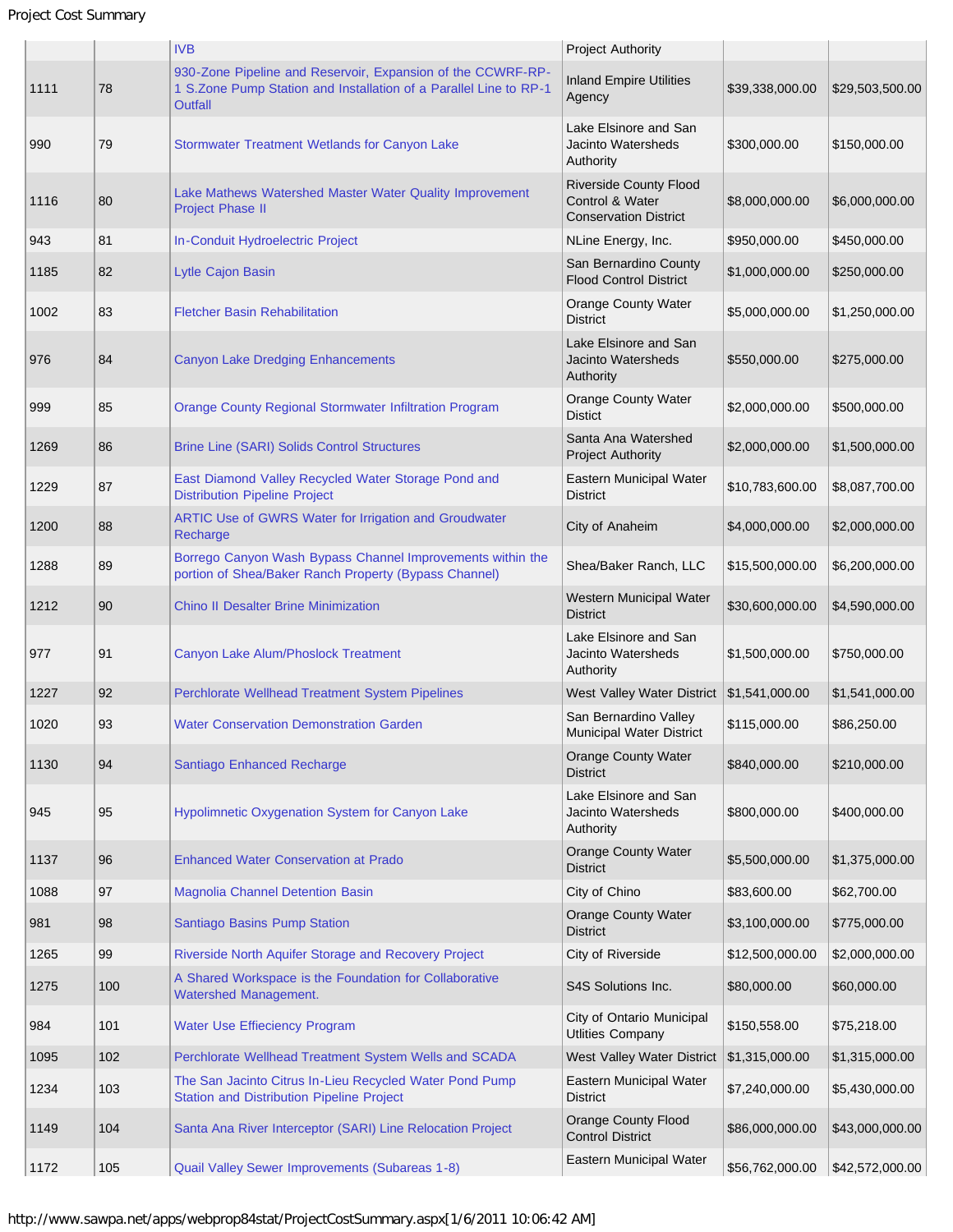Project Cost Summary

|      |     |                                                                                                                                             | <b>District</b>                                                          |                 |                 |
|------|-----|---------------------------------------------------------------------------------------------------------------------------------------------|--------------------------------------------------------------------------|-----------------|-----------------|
| 1300 | 106 | Inland Empire Brine Line Capacity Pool Program                                                                                              | Santa Ana Watershed<br><b>Project Authority</b>                          | \$6,025,000.00  | \$4,150,000.00  |
| 1018 | 107 | Perris Water Filtration Plant Reject Recovery Facility                                                                                      | Eastern Municipal Water<br><b>District</b>                               | \$6,765,828.00  | \$5,074,371.00  |
| 1284 | 108 | Natural Treatment System Facility No. 62 (NTS-62)                                                                                           | <b>IRVINE RANCH WATER</b><br><b>DISTRICT</b>                             | \$2,460,000.00  | \$440,000.00    |
| 1287 | 109 | Enhanced Stormwater Capture and Recharge along the Santa<br><b>Ana River Phase II</b>                                                       | San Bernardino Valley<br>Municipal Water District                        | \$22,000,000.00 | \$16,500,000.00 |
| 1050 | 110 | 14th Street Groundwater Recharge and Storm Water Quality<br><b>Treatment Integration Facility</b>                                           | City of Upland                                                           | \$5,000,000.00  | \$3,750,000.00  |
| 1091 | 111 | Recycled Water Transmission Main (Santa Ana River Segment)                                                                                  | City of Riverside                                                        | \$26,000,000.00 | \$2,000,000.00  |
| 965  | 112 | Fairview Park Wetlands and Riparian Habitat Project                                                                                         | City of Costa Mesa                                                       | \$4,560,000.00  | \$2,200,000.00  |
| 1132 | 113 | Miraloma Recharge Basin                                                                                                                     | <b>Orange County Water</b><br><b>District</b>                            | \$6,100,000.00  | \$1,525,000.00  |
| 1170 | 114 | <b>EMWD Desalination Recovery Enhancement and Brine</b><br><b>Concentrate Management Demonstration Facility</b>                             | Eastern Municipal Water<br><b>District</b>                               | \$12,000,000.00 | \$9,000,000.00  |
| 1092 | 115 | Groundwater Interception and Conveyance System for Selenium<br>Load Reduction at the Lower Peters Canyon Wash, Orange<br>County, California | <b>Orange County</b><br>Watersheds Program                               | \$1,250,000.00  | \$500,000.00    |
| 1147 | 116 | East Garden Grove-Wintersburg Channel (OCFCD Facility No.<br>C05) from Tidegates to upstream Warner Avenue.                                 | Orange County, Public<br>Works, Flood Control<br>Section, Flood Programs | \$44,000,000.00 | \$11,000,000.00 |
| 1152 | 117 | East Garden Grove-Wintersburg Channel (OCFCD Facility No.<br>C05) from upstream Warner Avenue to downstream Goldenwest<br>Street.           | Orange County, Public<br>Works, Flood Control<br>Section, Flood Program  | \$22,000,000.00 | \$5,500,000.00  |
| 1007 | 118 | Randolph Creek Water Quality and Habitat Enhancement Project                                                                                | City of Brea                                                             | \$870,000.00    | \$700,000.00    |
| 998  | 119 | <b>Chino Creek Wetlands</b>                                                                                                                 | <b>Orange County Water</b><br><b>District</b>                            | \$12,000,000.00 | \$3,000,000.00  |
| 958  | 120 | Colored Water Treatment Facility Technology Replacement and<br><b>Expansion</b>                                                             | <b>Mesa Consolidated Water</b><br><b>District</b>                        | \$24,000,000.00 | \$2,000,000.00  |
| 1134 | 121 | Mid-Basin Injection Demonstration                                                                                                           | <b>Orange County Water</b><br><b>District</b>                            | \$4,900,000.00  | \$1,225,000.00  |
| 1277 | 122 | Brookhurst Widening Bio-Swale and Synthetic Turf Installation                                                                               | City of Anaheim                                                          | \$1,600,000.00  | \$800,000.00    |
| 962  | 123 | North Basin Groundwater Protection Project                                                                                                  | <b>Orange County Water</b><br><b>District</b>                            | \$42,000,000.00 | \$10,500,000.00 |
| 1151 | 124 | Irvine Ranch Water District Advanced Metering Infrastructure (AMI)<br>Project                                                               | Irvine Ranch Water<br><b>District</b>                                    | \$2,125,000.00  | \$500,000.00    |
| 1220 | 125 | French Valley Recycled Water Distribution Pipeline Project                                                                                  | Eastern Municipal Water<br><b>District</b>                               | \$3,192,800.00  | \$2,394,600.00  |
| 1237 | 126 | The Menifee Recycled Water Pond Pump Station and Distribution<br><b>Pipeline Project</b>                                                    | Eastern Municipal Water<br><b>District</b>                               | \$11,980,320.00 | \$8,985,240.00  |
| 1165 | 127 | San Bernardino River Corridor Revitalization                                                                                                | California Resource<br>Connections                                       |                 |                 |
| 1115 | 128 | Hickory / Banana Basin Turout Flow Meter                                                                                                    | <b>Inland Empire Utilities</b><br>Agency                                 | \$101,567.00    | \$76,175.00     |
| 1296 | 129 | Orange Park Acres Groundwater Supplies and Conveyance<br><b>Facilities</b>                                                                  | Irvine Ranch Water<br>District (IRWD)                                    | \$25,000,000.00 | \$6,250,000.00  |
| 1178 | 130 | Well 17 & 18 Water Treatment Facility                                                                                                       | <b>Rubidoux Community</b><br><b>Services District</b>                    | \$5,000,000.00  | \$5,000,000.00  |
| 1264 | 131 | <b>Second Lower Cross Feeder Project</b>                                                                                                    | Municipal Water District of<br><b>Orange County</b>                      | \$50,000,000.00 | \$12,500,000.00 |
| 994  | 132 | <b>City of Tustin Main Street Facility Improvements</b>                                                                                     | City of Tustin                                                           | \$300,000.00    | \$150,000.00    |
| 1244 | 133 | <b>Riverside-Corona Feeder Wells</b>                                                                                                        | Western Municipal Water<br><b>District</b>                               | \$7,500,000.00  | \$2,000,000.00  |
| 970  | 134 | <b>Serrano Creek Restoration Plan</b>                                                                                                       | County of Orange                                                         | \$3,345,212.00  | \$1,338,085.00  |
|      |     |                                                                                                                                             |                                                                          |                 |                 |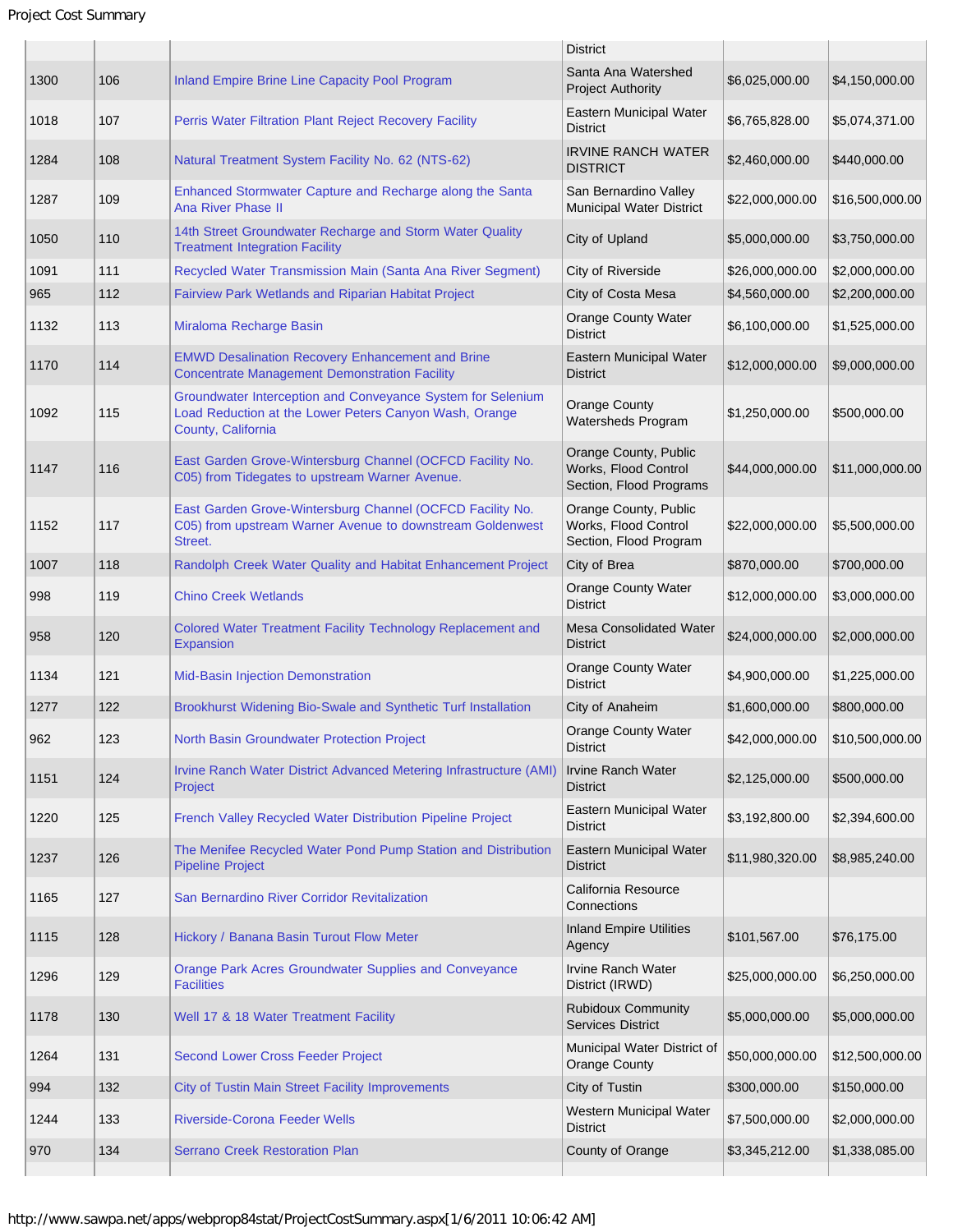## Project Cost Summary

| 1184 | 135 | <b>SMART Landscapes</b>                                                                                                                                        | <b>Irvine Ranch Water</b><br><b>District</b>                             | \$290,000.00                           | \$100,000.00    |
|------|-----|----------------------------------------------------------------------------------------------------------------------------------------------------------------|--------------------------------------------------------------------------|----------------------------------------|-----------------|
| 1245 | 136 | Chino II Desalter Treated Water Pump Station                                                                                                                   | Western Municipal Water<br><b>District</b>                               | \$2,970,000.00                         | \$1,485,000.00  |
| 1106 | 137 | <b>Agency Wide Aeration System Modifications</b>                                                                                                               | <b>Inland Empire Utilities</b><br>Agency                                 | \$2,000,000.00                         | \$1,500,000.00  |
| 1032 | 138 | Construction and Quantitative Evaluation of the Low Impact<br>Development Retrofit Project for Orange County Public Works<br>Glassell Yard, Orange, California | County of Orange/OC<br>Watersheds Program                                | \$3,000,000.00                         | \$2,000,000.00  |
| 1025 | 139 | <b>Model Institutional Water Conservation Makeover</b>                                                                                                         | San Bernardino Valley<br>Municipal Water District                        | \$345,000.00                           | \$258,750.00    |
| 1045 | 140 | Water Use Efficiency Improvements/Brackish Groundwater<br>Treatment and Constructed Wetland Installation at Yorba Regional<br>Park                             | City of Anaheim                                                          | \$200,000.00                           | \$100,000.00    |
| 1230 | 141 | Haster Retarding Basin and Pump Station (OCFCD Facility No.<br>C05B02/C05PS1)                                                                                  | Orange County, Public<br>Works, Flood Control<br>Section, Flood Programs | \$27,119,078.00                        | \$6,779,770.00  |
| 1242 | 142 | Huntington Harbour Copper Reduction Project                                                                                                                    | <b>Orange County</b><br>Coastkeeper                                      | \$630,000.00                           | \$472,500.00    |
| 954  | 143 | <b>Local Recycled Water Laterals Construction</b>                                                                                                              | <b>Inland Empire Utilities</b><br>Agency                                 | \$25,000,000.00                        | \$12,500,000.00 |
| 1024 | 144 | Restoration of the Lower Santa Ana River Marsh                                                                                                                 | <b>Orange Coast River Park</b>                                           | \$2,260,000.00                         | \$1,000,000.00  |
| 1105 | 145 | City of Fontana Local Recycled Water Distribution Facilities                                                                                                   | <b>Inland Empire Utilities</b><br>Agency                                 | \$8,000,000.00                         | \$6,000,000.00  |
| 1138 | 146 | Montclair Basin SCADA improvments                                                                                                                              | <b>Inland Empire Utilities</b><br>Agency                                 | \$132,567.00                           | \$99,425.00     |
| 1040 | 147 | <b>Eastvale Water Recycling Project</b>                                                                                                                        | Jurupa Community<br><b>Services District</b>                             | \$28,000,000.00                        | \$1,000,000.00  |
| 1202 | 148 | San Jacinto Recycled Water Distribution Pipeline Project                                                                                                       | Eastern Municipal Water<br><b>District</b>                               | \$3,809,480.00                         | \$2,857,110.00  |
| 1248 | 149 | Huntington Harbour Water Quality Improvemnent Program                                                                                                          | <b>Orange County</b><br>Coastkeeper                                      | \$320,200.00                           | \$240,150.00    |
| 1126 | 150 | <b>RP-5 Wind Turbine</b>                                                                                                                                       | <b>Inland Empire Utilities</b><br>Agency                                 | \$3,000,000.00                         | \$2,250,000.00  |
| 1125 | 151 | <b>Turner Basin Improvements</b>                                                                                                                               | <b>Inland Empire Utilities</b><br>Agency                                 | \$13,453,000.00                        | \$10,089,750.00 |
| 1057 | 152 | <b>DWR Pump Station Alternative 1</b>                                                                                                                          | San Bernardino Valley<br><b>Municipal Water District</b>                 | \$23,000,000.00                        | \$17,475,000.00 |
| 1038 | 153 | Non-Potable Water Distribution System and Van Buren Bridge<br><b>Recycled Water Pipeline</b>                                                                   | Jurupa Community<br>Services District_                                   | \$8,920,000.00                         | \$1,000,000.00  |
| 968  | 154 | Five Coves and Lincoln Basins Bypass Pipeline                                                                                                                  | <b>Orange County Water</b><br><b>District</b>                            | \$6,440,000.00                         | \$1,610,000.00  |
| 1005 | 155 | Prado Basin Sediment Management Project                                                                                                                        | <b>Orange County Water</b><br><b>District</b>                            | \$2,500,000.00                         | \$625,000.00    |
| 1157 | 156 | <b>Cypress Nature Park Restoration Project</b>                                                                                                                 | City of Cypress                                                          | \$1,557,180.00                         | \$1,443,180.00  |
| 1107 | 157 | <b>Local Recycled Water Laterals Construction</b>                                                                                                              | <b>Inland Empire Utilities</b><br>Agency                                 | \$25,000,000.00                        | \$18,750,000.00 |
| 1109 | 158 | Central Area Recycled Water Project                                                                                                                            | <b>Inland Empire Utilities</b><br>Agency                                 | \$27,920,000.00                        | \$20,940,000.00 |
| 1305 | 159 | San Bernardino Clean Water Factory - Phase IV                                                                                                                  | City of San Bernardino<br>Municipal Water<br>Department                  | $$122,624,000.00 \; \; $61,312,000.00$ |                 |
| 991  | 160 | <b>Temescal Creek Master Trail and Park Project</b>                                                                                                            | <b>Inland Empire</b><br>Waterkeeper                                      | \$3,030,000.00                         | \$3,000,000.00  |
| 1123 | 161 | Ely Basin Cla Valve Replacement and Electrial Service                                                                                                          | <b>Inland Empire Utilities</b><br>Agency                                 | \$98,090.00                            | \$73,568.00     |
| 1118 | 162 | <b>Jurupa Pumpstation</b>                                                                                                                                      | <b>Inland Empire Utilities</b><br>Agency                                 | \$871,487.00                           | \$653,615.00    |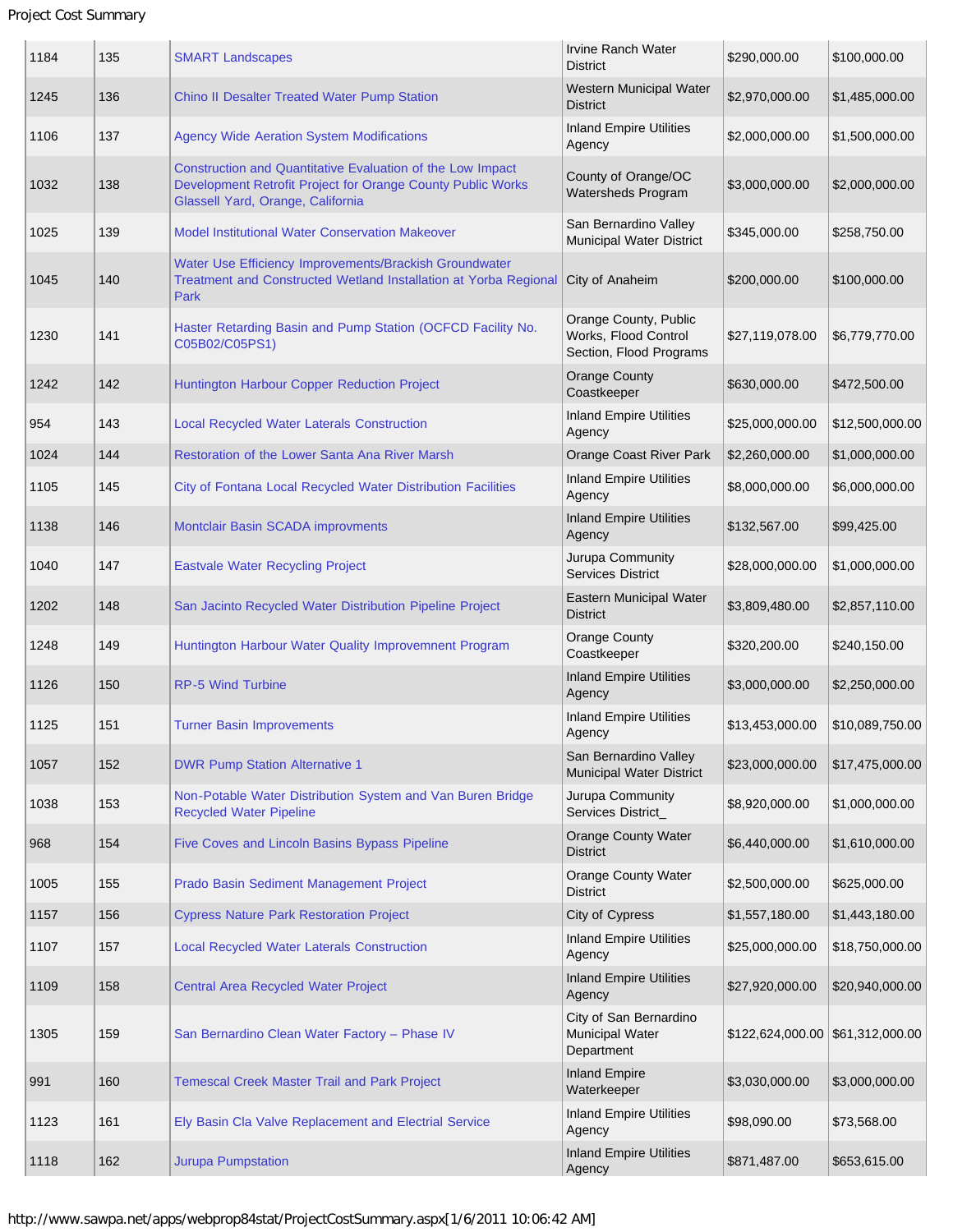| 1120 | 163 | <b>Motorized Gate Actuator Installation at RP-3</b>                                                                                                                  | <b>Inland Empire Utilities</b><br>Agency                                 | \$710,776.00    | \$533,082.00    |
|------|-----|----------------------------------------------------------------------------------------------------------------------------------------------------------------------|--------------------------------------------------------------------------|-----------------|-----------------|
| 1241 | 164 | Co-generation Facilities Cooling Water System Modifications and<br>Upgrades Project J-109.                                                                           | <b>Orange County Sanitation</b><br>District (OCSD)                       | \$9,094,000.00  | \$1,000,000.00  |
| 1293 | 165 | <b>Syphon Reservoir Expansion</b>                                                                                                                                    | Irvine Ranch Water<br><b>District</b>                                    | \$70,000,000.00 | \$17,500,000.00 |
| 1026 | 166 | <b>Water Recycling Demonstration Project</b>                                                                                                                         | City of Anaheim                                                          | \$8,000,000.00  | \$1,600,000.00  |
| 1154 | 167 | East Garden Grove-Wintersburg Channel (OCFCD Facility No.<br>C05) from upstream Oceanview Channel (C06) Confluence to<br>downstream Beach Boulevard.                 | Orange County, Public<br>Works, Flood Control<br>Section, Flood Programs | \$11,000,000.00 | \$2,750,000.00  |
| 1156 | 168 | East Garden Grove-Wintersburg Channel (OCFCD Facility No.<br>C05) from upstream Quartz Street to upstream Bushard Street.                                            | Orange County, Public<br>Works, Flood Control<br>Section, Flood Programs | \$15,000,000.00 | \$37,500,000.00 |
| 1041 | 169 | Roger B. Teagarden Ion Exchange Treatment Plant (IXP)<br>Expansion                                                                                                   | Jurupa Community<br><b>Services District</b>                             | \$10,200,000.00 | \$1,000,000.00  |
| 1155 | 170 | East Garden Grove-Wintersburg Channel (OCFCD Facility No.<br>C05) from upstream Beach Boulvevard to downstream Woodruff<br>Street.                                   | Orange County, Public<br>Works, Flood Control<br>Section, Flood Programs | \$9,600,000.00  | \$2,400,000.00  |
| 1199 | 171 | <b>Baseline Feeder Well Replacement Project</b>                                                                                                                      | San Bernardino Valley<br>Municipal Water District                        | \$7,430,000.00  | \$5,572,500.00  |
| 966  | 172 | South Basin Groundwater Protection Project Interim Remediation                                                                                                       | <b>Orange County Water</b><br><b>District</b>                            | \$2,800,000.00  | \$700,000.00    |
| 1037 | 173 | <b>West End Pump Station</b>                                                                                                                                         | San Bernardino Valley<br>Municipal Water District                        | \$10,000,000.00 | \$7,500,000.00  |
| 1301 | 174 | Well 53                                                                                                                                                              | <b>Irvine Ranch Water</b><br><b>District</b>                             | \$1,700,000.00  | \$400,000.00    |
| 1302 | 175 | Norco/Stagecoach Park Recycled Waterline                                                                                                                             | City of Corona<br>Department of Water and<br>Power                       | \$3,700,000.00  | \$1,850,000.00  |
| 1179 | 176 | East Garden Grove-Wintersburg Channel (OCFCD Facility No.<br>C05) from 300-feet downstream the intersection of Haster<br>Street/Lampson Avenue to 800-feet upstream. | Orange County, Public<br>Works, Flood Control<br>Section, Flood Programs | \$14,560,000.00 | \$3,640,000.00  |
| 1266 | 177 | Joint Anaheim/IRWD Well Field                                                                                                                                        | Irvine Ranch Water<br><b>District</b>                                    | \$40,000,000.00 | \$5,000,000.00  |
| 1004 | 178 | <b>Recycled Water Reservoir</b>                                                                                                                                      | <b>Orange County Great</b><br>Park Corporation                           | \$3,500,000.00  | \$2,300,000.00  |
| 1298 | 179 | <b>Goldenwest 6 MG Tank</b>                                                                                                                                          | <b>Rubidoux Community</b><br><b>Services District</b>                    | \$4,750,000.00  | \$4,750,000.00  |
| 1177 | 180 | East Garden Grove-Wintersburg Channel (OCFCD Facility No.<br>C05) from upstream Bushard Street to upstream the intersection of<br>McFadden Street/Brookhurst Street. | Orange County, Public<br>Works, Flood Control<br>Section, Flood Programs | \$11,000,000.00 | \$2,750,000.00  |
| 1246 | 181 | Arlington Desalter Biodenitrification Construction                                                                                                                   | Western Municipal Water<br>District                                      | \$10,780,000.00 | \$5,390,000.00  |
| 1119 | 182 | CMSD #101 West Side Pumping Station Abandonment                                                                                                                      | Costa Mesa Sanitary<br><b>District</b>                                   | \$3,000,000.00  | \$1,000,000.00  |
| 1124 | 183 | City of Chino Hills Local Recycled Water Distribution Facilities                                                                                                     | <b>Inland Empire Utilities</b><br>Agency                                 | \$10,000,000.00 | \$7,500,000.00  |
| 1187 | 184 | Ocean View Channel (OCFCD Facility No. C06) from upstream of<br>the Confluence with East Garden Grove-Wintersburg Channel<br>(C05) to downstream Beach Boulevard.    | Orange County, Public<br>Works, Flood Control<br>Section, Flood Programs | \$2,175,000.00  | \$543,750.00    |
| 1306 | 185 | San Bernardino Clean Water Factory - Phase V                                                                                                                         | City of San Bernardino<br><b>Municipal Water</b><br>Department           | \$77,791,000.00 | \$38,895,500.00 |
| 1011 | 186 | San Jacinto Watershed Urban and Agricultural Land Use Survey<br>and Impervious Surface Mapping                                                                       | <b>Western Riverside County</b><br><b>Agriculture Coalition</b>          | \$625,000.00    | \$312,500.00    |
| 1290 | 187 | 24" Mission Blvd Pipeline (Carrera to Goldenwest tank)                                                                                                               | <b>Rubidoux Community</b><br><b>Services District</b>                    | \$1,500,000.00  | \$1,500,000.00  |
|      |     | Non-Potable Water Distribution System and Indian Hills                                                                                                               | Jurupa Community                                                         |                 |                 |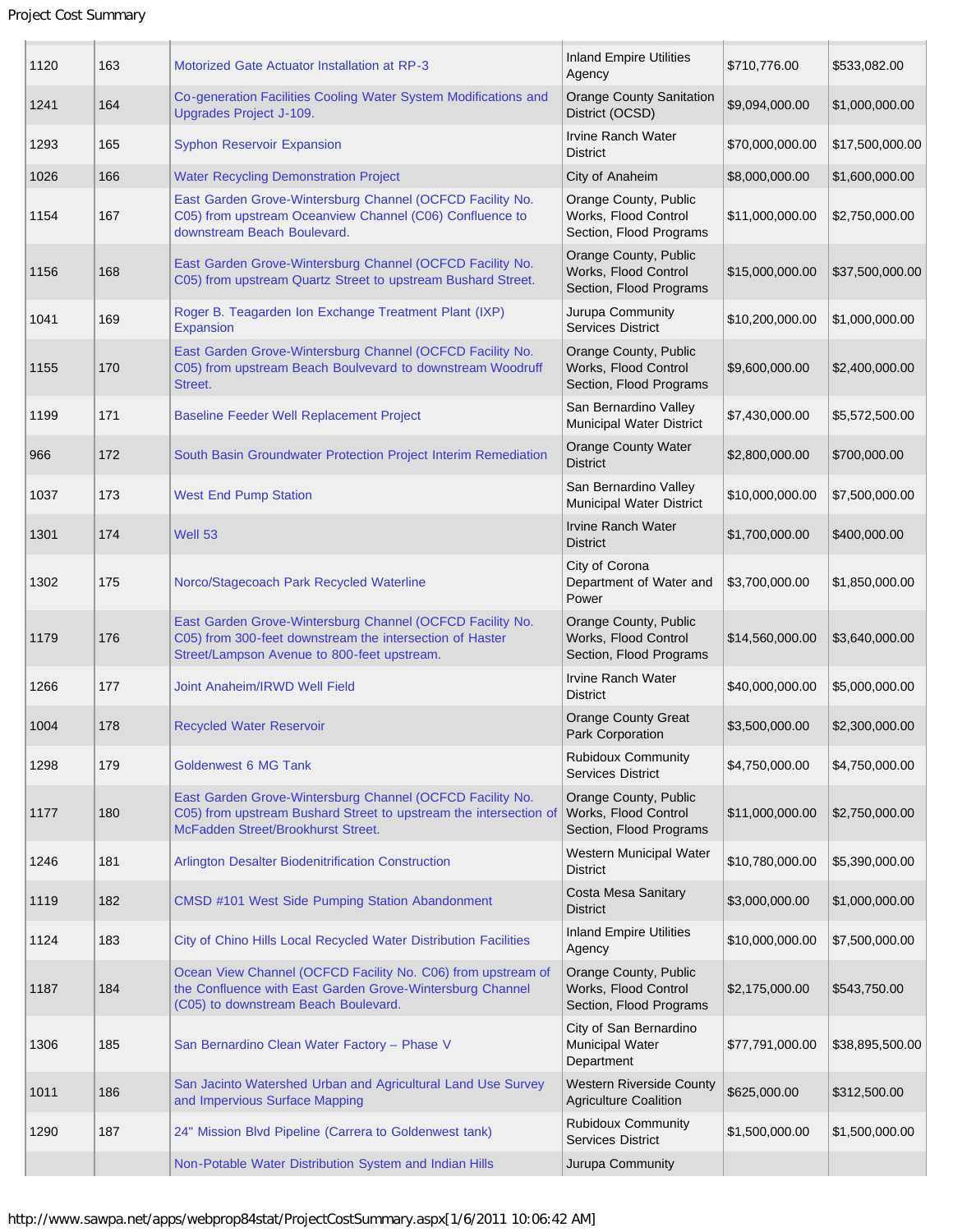| 1039 | 188 | <b>Wastewater Treatment Plant Rehabilitation</b>                                                                                                            | <b>Services District</b>                                                 | \$19,520,000.00 | \$1,000,000.00  |
|------|-----|-------------------------------------------------------------------------------------------------------------------------------------------------------------|--------------------------------------------------------------------------|-----------------|-----------------|
| 1303 | 189 | San Bernardino Clean Water Factory - Phase II                                                                                                               | City of San Bernardino<br><b>Municipal Water</b><br>Department           | \$18,000,000.00 | \$9,000,000.00  |
| 993  | 190 | <b>Tustin Avenue Well</b>                                                                                                                                   | City of Tustin                                                           | \$4,500,000.00  | \$2,250,000.00  |
| 1122 | 191 | City of Chino Local Recycled Water Distribution Facilities                                                                                                  | <b>Inland Empire Utilities</b><br>Agency                                 | \$7,000,000.00  | \$5,250,000.00  |
| 1144 | 192 | <b>Rhine Channel Remediation Project</b>                                                                                                                    | <b>Orange County</b><br>Coastkeeper                                      | \$4,000,000.00  | \$2,000,000.00  |
| 1097 | 193 | North Trumble Recycled Water Storage Ponds                                                                                                                  | Eastern Municipal Water<br><b>District</b>                               | \$12,100,000.00 | \$9,075,000.00  |
| 1231 | 194 | <b>Syphon Reservoir Integration Project</b>                                                                                                                 | <b>Irvine Ranch Water</b><br><b>District</b>                             | \$6,900,000.00  | \$2,000,000.00  |
| 1307 | 195 | San Bernardino Clean Water Factory - Phase VI                                                                                                               | City of San Bernardino<br><b>Municipal Water</b><br>Department           | \$65,593,000.00 | \$32,796,500.00 |
| 1087 | 196 | <b>Crescent Avenue Sewer Replacement</b>                                                                                                                    | City of Buena Park                                                       | \$2,376,000.00  | \$950,400.00    |
| 1112 | 197 | <b>San Sevaine Lateral and Turnouts</b>                                                                                                                     | <b>Inland Empire Utilities</b><br>Agency                                 | \$2,631,700.00  | \$1,973,776.00  |
| 1203 | 198 | Wintersberg Chanel Source Identification Study                                                                                                              | <b>Orange County</b><br>Coastkeeper                                      | \$278,000.00    | \$208,500.00    |
| 1108 | 199 | Hickory Basin Conservation Berm Outlet Modification                                                                                                         | <b>Inland Empire Utilities</b><br>Agency                                 | \$92,752.00     | \$69,564.00     |
| 1189 | 200 | Ocean View Channel (OCFCD Facility No. C06) from upstream of<br>Beach Boulevard to downstream of Newland Street.                                            | Orange County, Public<br>Works, Flood Control<br>Section, Flood Programs | \$2,570,000.00  | \$642,500.00    |
| 1140 | 201 | Jurupa Force Main Outlet Modifications                                                                                                                      | <b>Inland Empire Utilities</b><br>Agency                                 | \$1,555,113.00  | \$1,166,335.00  |
| 1204 | 202 | Santa Ana-Delhi Channel (OCFCD Facility No. F01) from Upper<br>Newport Back Bay to downstream of Mesa Drive.                                                | Orange County, Public<br>Works, Flood Control<br>Section, Flood Programs | \$12,350,000.00 | \$3,087,500.00  |
| 1238 | 203 | Brea Creek Channel (OCFCD Facility No. A02) at Beach<br>Boulevard.                                                                                          | Orange County, Public<br>Works, Flood Control<br>Section, Flood Programs | \$8,400,000.00  | \$2,100,000.00  |
| 1295 | 204 | Pacific Avenue 16" and 12" Water Pipeline                                                                                                                   | <b>Rubidoux Community</b><br>Services District                           | \$1,000,000.00  | \$1,000,000.00  |
| 1207 | 205 | Natural Treatment System Site 67                                                                                                                            | Irvine Ranch Water<br><b>District</b>                                    | \$19,700,000.00 | \$5,500,000.00  |
| 961  | 206 | <b>Rawlings Reservoir Replacement</b>                                                                                                                       | City of Tustin                                                           | \$15,000,000.00 | \$7,500,000.00  |
| 1192 | 207 | Westminster Channel (OCFCD Facility No. C04) from downstream<br>Bolsa Chica Street to upstream the intersection of Springdale<br>Street and Edinger Avenue. | Orange County, Public<br>Works, Flood Control<br>Section, Flood Programs | \$16,900,000.00 | \$4,225,000.00  |
| 1193 | 208 | Westminster Channel (OCFCD Facility No. C04) from upstream<br>the intersection of Springdale Street and Edinger Avenue to<br>downstream Bolsa Avenue.       | Orange County, Public<br>Works, Flood Control<br>Section, Flood Programs | \$21,000,000.00 | \$5,250,000.00  |
| 1233 | 209 | <b>Rubidoux Community Services District Emergency</b><br>Interconnections                                                                                   | Rubidoux Community<br><b>Services District</b>                           | \$2,000,000.00  | \$2,000,000.00  |
| 995  | 210 | Wilson III Basins Project and Wilson Basins/Spreading Grounds                                                                                               | City of Yucaipa                                                          | \$9,100,000.00  | \$7,100,000.00  |
| 1282 | 211 | Lane Channel (OCFCD Facility No. F08) from Confluence with F05<br>channel to Von Karman                                                                     | Orange County, Public<br>Works, Flood Control<br>Section, Flood Programs | \$15,500,000.00 | \$3,875,000.00  |
| 1285 | 212 | Lane Channel (OCFCD Facility No. F08) from Von Karman to<br>1000' downstream Redhill Avenue                                                                 | Orange County, Public<br>Works, Flood Control<br>Section, Flood Programs | \$15,000,000.00 | \$3,750,000.00  |
| 1251 | 213 | Fullerton Creek Channel (OCFCD Facility No. A03) from<br>downstream Western Ave to downstream Beach Blvd.                                                   | Orange County, Public<br>Works, Flood Control<br>Section, Flood Programs | \$9,800,000.00  | \$2,450,000.00  |
|      |     |                                                                                                                                                             |                                                                          |                 |                 |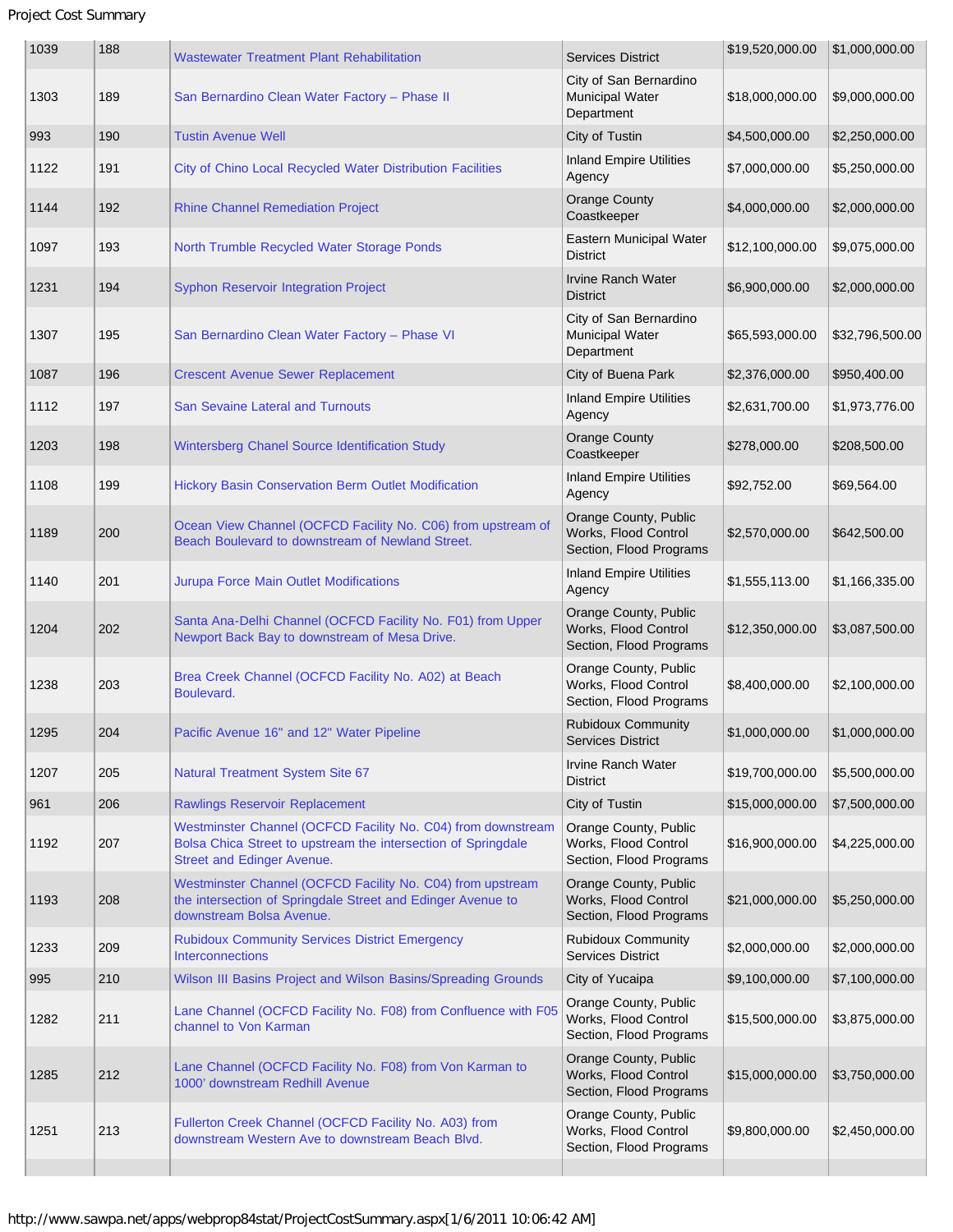| 1267 | 214 | Planning & Integration Assistance Program                                                                                              | California Resource<br>Connections                                          | \$200,000.00    | \$150,000.00    |
|------|-----|----------------------------------------------------------------------------------------------------------------------------------------|-----------------------------------------------------------------------------|-----------------|-----------------|
| 1191 | 215 | Ocean View Channel (OCFCD Facility No. C06) from downstream<br>of Bushard Street to downstream of Brookhurst Street.                   | Orange County, Public<br>Works, Flood Control<br>Section, Flood Programs    | \$5,600,000.00  | \$1,400,000.00  |
| 978  | 216 | Raymond Basin Enhancement Project                                                                                                      | <b>Orange County Water</b><br><b>District</b>                               | \$3,600,000.00  | \$900,000.00    |
| 1209 | 217 | Newland Storm Channel (OCFCD Facility No. C05S01) from<br>Confluence with C05 channel to downstream McFadden Avenue.                   | Orange County, Public<br>Works, Flood Control<br>Section, Flood Programs    | \$10,000,000.00 | \$2,500,000.00  |
| 1074 | 218 | Seven Oaks Dam and Reservoir Construction Area                                                                                         | San Bernardino Valley<br><b>Municipal Water District</b>                    | \$31,322,346.00 | \$23,491,760.00 |
| 1076 | 219 | Santa Ana River Construction Area                                                                                                      | San Bernardino Valley<br>Municipal Water District                           | \$41,061,083.00 | \$30,795,812.00 |
| 1197 | 220 | NEW 12-INCH RECYCLED WATER MAIN TO THE REDHILL<br><b>GOLF COURSE</b>                                                                   | <b>CUCAMONGA VALLEY</b><br><b>WATER DISTRICT</b>                            | \$600,000.00    | \$450,000.00    |
| 1256 | 221 | Carbon Creek Channel (OCFCD Facility No. B01) from upstream<br>Beach Boulevard to upstream Dale Street.                                | Orange County, Public<br>Works, Flood Control<br>Section, Flood Programs    | \$7,000,000.00  | \$1,750,000.00  |
| 1225 | 222 | <b>PROPOSED 8-INCH REDHILL PARK LATERAL</b>                                                                                            | <b>CUCAMONGA VALLEY</b><br><b>WATER DISTRICT</b>                            | \$336,000.00    | \$252,000.00    |
| 1093 | 223 | 1N09 Reconstruction and Water Quality Improvement                                                                                      | <b>USDA Forest Service -</b><br>San Bernardino National<br>Forest           | \$430,000.00    | \$215,000.00    |
| 960  | 224 | Prado Basin Sediment Management Demonstration Project                                                                                  | <b>Orange County Water</b><br><b>District</b>                               | \$4,250,000.00  | \$1,062,500.00  |
| 1114 | 225 | <b>Construction Circle Recycled Water Conversion Project</b>                                                                           | <b>Irvine Ranch Water</b><br><b>District</b>                                | \$1,000,000.00  | \$790,000.00    |
| 1210 | 226 | Newland Storm Channel (OCFCD Facility No. C05S01) from<br>downstream McFadden Avenue to downstream Bolsa Avenue                        | Orange County, Public<br>Works, Flood Control<br>Section, Flood Programs    | \$10,000,000.00 | \$2,500,000.00  |
| 1255 | 227 | Carbon Creek Channel (OCFCD Facility No. B01) from upstream<br>Orange to upstream Beach Boulevard.                                     | Orange County, Public<br>Works, Flood Control<br>Section, Flood Programs    | \$7,500,000.00  | \$1,875,000.00  |
| 979  | 228 | Placentia Basin Enhancement Project                                                                                                    | <b>Orange County Water</b><br><b>District</b>                               | \$3,800,000.00  | \$950,000.00    |
| 1252 | 229 | Fullerton Creek Channel (OCFCD Facility No. A03) from<br>downstream Beach Blvd. including undercrossing to downstream<br>1-5 Freeway.  | Orange County, Public<br>Works, Flood Control<br>Section, Flood Programs    | \$8,400,000.00  | \$2,100,000.00  |
| 1253 | 230 | Fullerton Creek Channel (OCFCD Facility No. A03) from<br>downstream I-5 Freeway to downstream Dale Street.                             | a. Orange County, Public<br>Works, Flood Control<br>Section, Flood Programs | \$8,400,000.00  | \$2,100,000.00  |
| 1254 | 231 | Carbon Creek Channel (OCFCD Facility No. B01) from<br>downstream Western Avenue to upstream Orange (including both<br>undercrossings). | Orange County, Public<br>Works, Flood Control<br>Section, Flood Programs    | \$9,100,000.00  | \$2,275,000.00  |
| 1008 | 232 | Recharge Water Sediment Removal Demonstration Project                                                                                  | <b>Orange County Water</b><br><b>District</b>                               | \$1,570,000.00  | \$392,500.00    |
| 1198 | 233 | Active Recharge Project in the Tributaries of the Santa Ana River                                                                      | San Bernardino Valley<br><b>Municipal Water District</b>                    |                 |                 |
| 1159 | 234 | University of California Irvine Water Use Efficiency Upgrades                                                                          | <b>Irvine Ranch Water</b><br><b>District</b>                                | \$115,000.00    | \$34,000.00     |
| 1239 | 235 | Perris Valley Recycled Water Distribution Pipeline Project                                                                             | Eastern Municipal Water<br><b>District</b>                                  | \$3,821,520.00  | \$2,866,140.00  |
| 1014 | 236 | Recharge Water Sediment Removal Project                                                                                                | <b>Orange County Water</b><br><b>District</b>                               | \$26,000,000.00 | \$6,500,000.00  |
| 1043 | 237 | Platinum Triangle/ARTIC and Disneyland Resort Area Water<br><b>Recycling Project</b>                                                   | City of Anaheim                                                             | \$16,500,000.00 | \$8,250,000.00  |
| 1297 | 238 | Peters Canyon Channel (OCFCD Facility No. F06) from Barranca                                                                           | Orange County, Public<br>Works, Flood Control                               | \$16,800,000.00 | \$4,200,000.00  |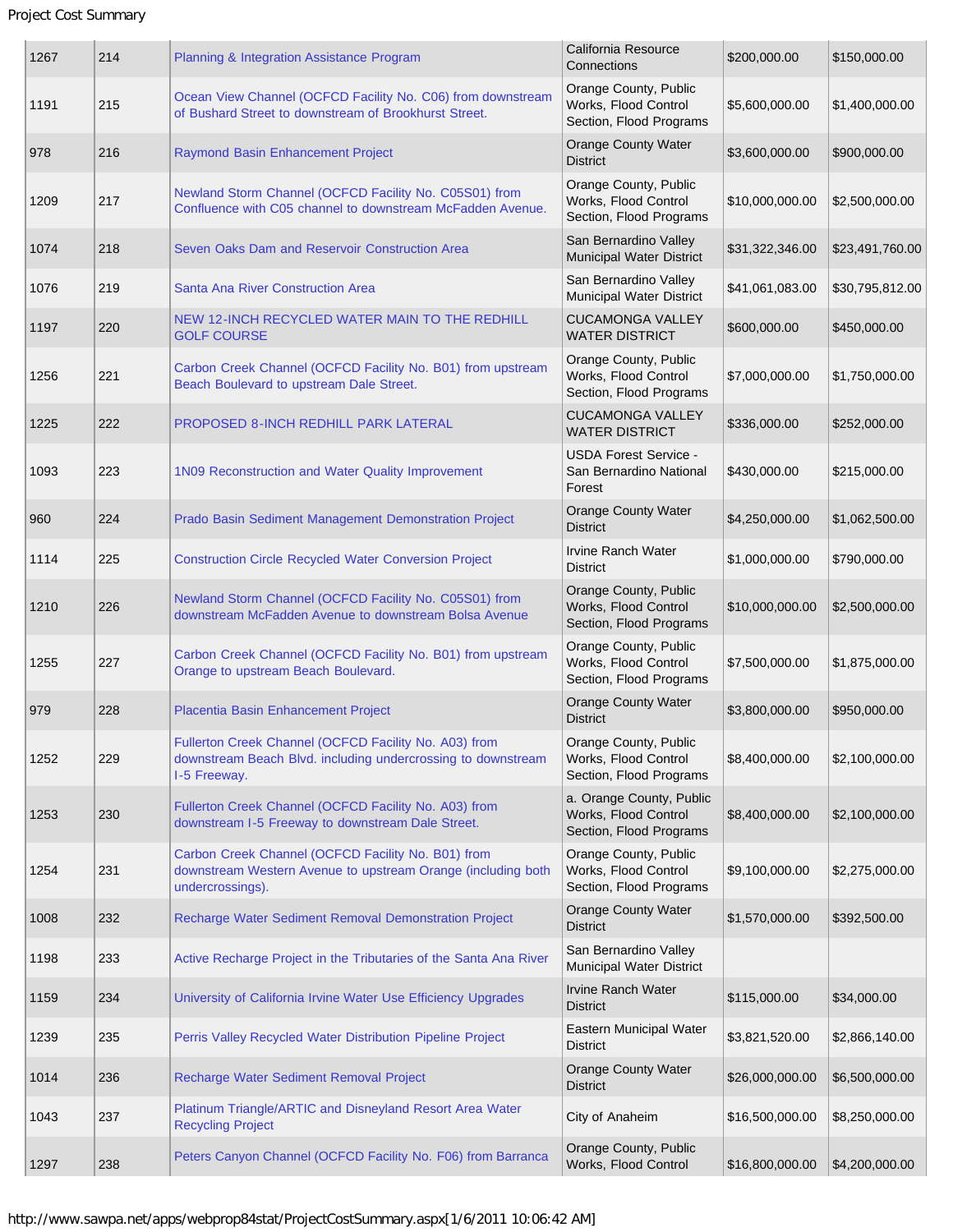## Project Cost Summary

|      |     | Parkway to Warner Avenue.                                                                                                                   | Section, Flood Programs                                                  |                 |                 |
|------|-----|---------------------------------------------------------------------------------------------------------------------------------------------|--------------------------------------------------------------------------|-----------------|-----------------|
| 1001 | 239 | <b>Temescal Creek Wetlands</b>                                                                                                              | <b>Orange County Water</b><br><b>District</b>                            | \$3,000,000.00  | \$750,000.00    |
| 1196 | 240 | <b>Citywide Street Median Rehabilitation Project</b>                                                                                        | City of Garden Grove                                                     | \$6,161,000.00  | \$4,000,000.00  |
| 1099 | 241 | <b>Ball Road Regional Recycled Water Project</b>                                                                                            | City of Anaheim                                                          | \$20,000,000.00 | \$10,000,000.00 |
| 1299 | 242 | Santa Ana-Santa Fe Channel (OCFCD Facility No. F10) from<br>confluence with Peters Canyon Channel to downstream Redhill<br>Avenue.          | Orange County, Public<br>Works, Flood Control<br>Section, Flood Programs | \$21,000,000.00 | \$5,250,000.00  |
| 1257 | 243 | Carbon Creek Channel (OCFCD Facility No. B01) from upstream<br>Gilbert Street to downstream I-5 Freeway including B01P01 &<br><b>B01B02</b> | Orange County, Public<br>Works, Flood Control<br>Section, Flood Programs | \$20,000,000.00 | \$5,000,000.00  |
| 1294 | 244 | Peters Canyon Channel (OCFCD Facility No. F06) from<br>Confluence with San Juan Creek Channel (F05) to downstream<br>Barranca parkway.      | Orange County, Public<br>Works, Flood Control<br>Section, Flood Programs | \$9,800,000.00  | \$2,450,000.00  |
| 1228 | 245 | <b>PROPOSED 12-INCH VILLAGE OF HERITAGE</b>                                                                                                 | <b>CUCAMONGA VALLEY</b><br><b>WATER DISTRICT</b>                         | \$3,600,000.00  | \$27,000,000.00 |
| 1079 | 246 | <b>Lytle Creek Construction Area</b>                                                                                                        | San Bernardino Valley<br>Municipal Water District                        | \$13,500,000.00 | \$10,125,000.00 |
| 1224 | 247 | Commercial, Industrial & Institutional Water Use Efficiency<br><b>Upgrades</b>                                                              | Irvine Ranch Water<br><b>District</b>                                    | \$3,880,000.00  | \$1,000,000.00  |
| 1289 | 248 | Reservoir Management System at 5 Domestic Water Reservoirs                                                                                  | <b>Irvine Ranch Water</b><br><b>District</b>                             | \$2,500,000.00  | \$1,250,000.00  |
| 980  | 249 | Santiago Basins Intertie                                                                                                                    | <b>Orange County Water</b><br><b>District</b>                            | \$2,800,000.00  | \$700,000.00    |
| 1042 | 250 | <b>Shallow Aquifer Pumping for Non-potable Uses</b>                                                                                         | City of Anaheim                                                          | \$3,720,000.00  | \$1,600,000.00  |
| 1292 | 251 | Tustin Legacy Wells 1, 2, 3, and 4                                                                                                          | Irvine Ranch Water<br><b>District</b>                                    |                 | \$1,000,000.00  |
| 1081 | 252 | <b>Surface Water Treatment Plant(s)</b>                                                                                                     | San Bernardino Valley<br>Municipal Water District                        | \$70,000,000.00 | \$52,500,000.00 |
| 1131 | 253 | <b>Recharge Basin Rehabilitation</b>                                                                                                        | <b>Orange County Water</b><br><b>District</b>                            | \$850,000.00    | \$212,500.00    |
| 1053 | 254 | <b>Mentone Pipeline</b>                                                                                                                     | San Bernardino Valley<br>Municipal Water District                        | \$1,090,000.00  | \$817,500.00    |
| 1101 | 255 | Orange County/Beaumont Conjunctive Use Water Project                                                                                        | City of Anaheim                                                          | \$66,000,000.00 | \$33,000,000.00 |
| 1175 | 256 | Yockey/Newland Storm Drain Line B-5 Phase 2                                                                                                 | City of Garden Grove                                                     | \$5,067,000.00  | \$3,800,000.00  |
| 1276 | 257 | Santa Ana Gardens Channel (OCFCD Facility No. F02) from<br>downstream Alton to Segerstrom.                                                  | Orange County, Public<br>Works, Flood Control<br>Section, Flood Programs | \$11,200,000.00 | \$2,800,000.00  |
| 1070 | 258 | <b>Redlands Reservoir</b>                                                                                                                   | San Bernardino Valley<br>Municipal Water District                        | \$1,800,000.00  | \$1,350,000.00  |
| 1304 | 259 | San Bernardino Clean Water Factory - Phase III                                                                                              | City of San Bernardino<br><b>Municipal Water</b><br>Department           | \$6,981,169.00  | \$3,490,585.00  |
| 967  | 260 | <b>MTBE Interim Remediation</b>                                                                                                             | <b>Orange County Water</b><br><b>District</b>                            | \$15,000,000.00 | \$3,750,000.00  |
| 1027 | 261 | <b>Lytle Creek Turnout</b>                                                                                                                  | San Bernardino Valley<br>Municipal Water District                        | \$2,300,000.00  | \$172,500.00    |
| 1078 | 262 | <b>Devil Canyon Construction Area</b>                                                                                                       | San Bernardino Valley<br>Municipal Water District                        | \$1,720,000.00  | \$1,290,000.00  |
| 1031 | 263 | <b>Central Feeder Pipeline</b>                                                                                                              | San Bernardino Valley<br>Municipal Water District                        | \$41,213,536.00 | \$30,910,152.00 |
| 1084 | 264 | Alamitos Barrier Improvement Project                                                                                                        | <b>Orange County Water</b><br><b>District</b>                            | \$20,000,000.00 | \$5,000,000.00  |
| 1061 | 265 | Yucaipa Lakes Pipeline Replacement                                                                                                          | San Bernardino Valley<br>Municipal Water District                        | \$760,000.00    | \$570,000.00    |
| 1029 | 266 | <b>PVRWRF Biosolids Dryer Facility</b>                                                                                                      | Eastern Municipal Water<br><b>District</b>                               | \$13,000,000.00 | \$7,800,000.00  |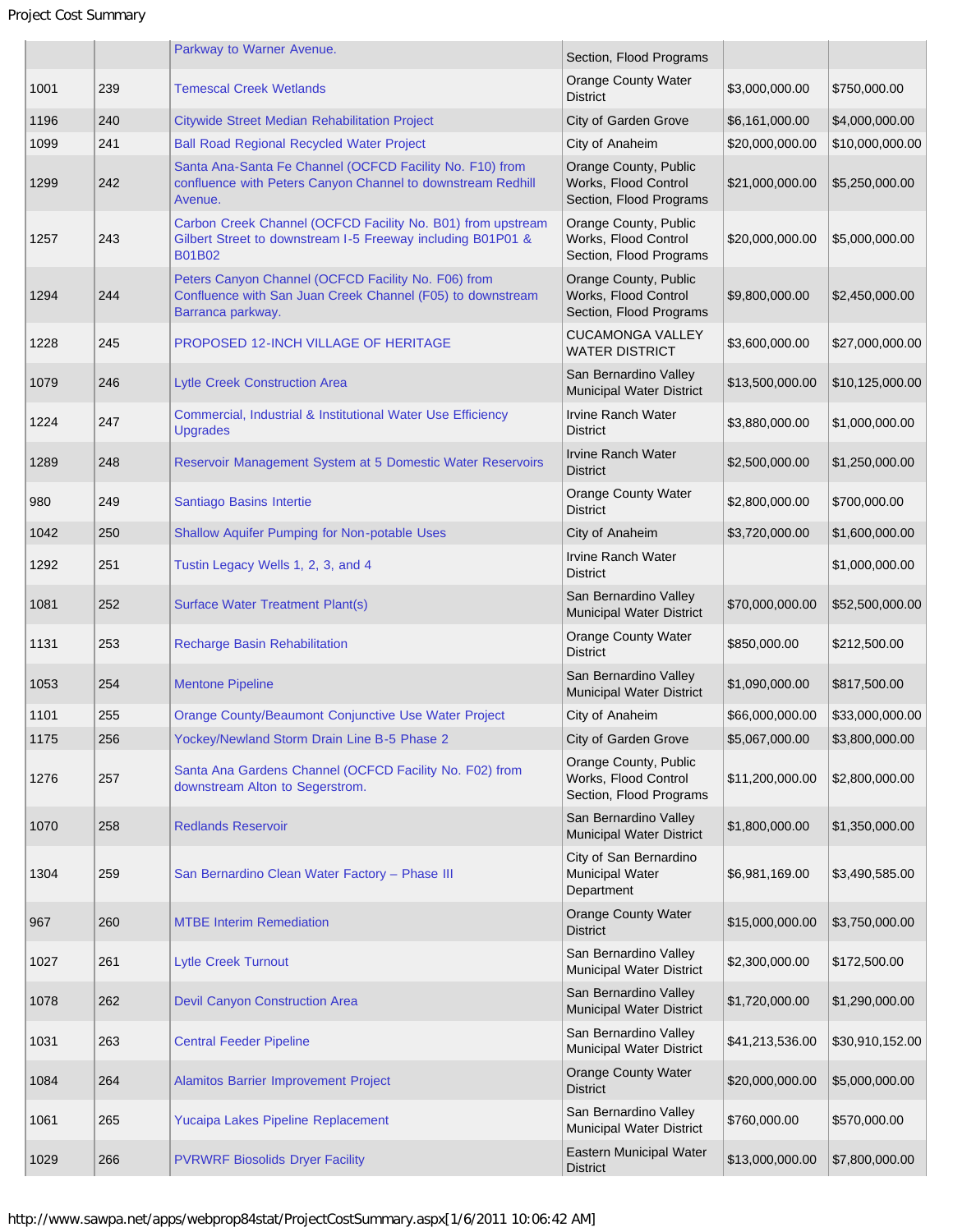## Project Cost Summary

| 1100 | 267 | RP-1 Cogeneration Facility Expansion                                      | <b>Inland Empire Utilities</b><br>Agency              | \$8,300,000.00                   | \$6,225,000.00  |
|------|-----|---------------------------------------------------------------------------|-------------------------------------------------------|----------------------------------|-----------------|
| 1121 | 268 | RP-2 Cogeneration Facility Expansion                                      | <b>Inland Empire Utilities</b><br>Agency              | \$4,000,000.00                   | \$3,000,000.00  |
| 1148 | 269 | <b>Digester Gas Cleaing System</b>                                        | <b>Inland Empire Utilities</b><br>Agency              | \$4,479,000.00                   | \$3,359,250.00  |
| 1161 | 270 | RP-2 Digester Gas System Modifications                                    | <b>Inland Empire Utilities</b><br>Agency              | \$2,997,000.00                   | \$2,247,750.00  |
| 1044 | 271 | Urban Runoff Reuse - Anaheim Hills Golf Course                            | City of Anaheim                                       | \$9,800,000.00                   | \$4,900,000.00  |
| 1034 | 272 | San Bernardino Pump Station #1                                            | San Bernardino Valley<br>Municipal Water District     | \$2,900,000.00                   | \$2,175,000.00  |
| 1060 | 273 | Baseline Feeder Pump Station (East and/or West ALternative)               | San Bernardino Valley<br>Municipal Water District     | \$3,100,000.00                   | \$2,325,000.00  |
| 941  | 274 | Construction of a Reclaimed Water Pipeline to Buena Park,<br>California   | City of Buena Park                                    | \$5,000,000.00                   | \$500,000.00    |
| 1069 | 275 | San Bernardino Reservoir                                                  | San Bernardino Valley<br>Municipal Water District     | \$4,500,000.00                   | \$3,375,000.00  |
| 1033 | 276 | <b>Biodiesel Feedstock Production</b>                                     | Eastern Municipal Water<br><b>District</b>            | \$13,000,000.00                  | \$13,000,000.00 |
| 1030 | 277 | <b>Glen Helen Turnout</b>                                                 | San Bernardino Valley<br>Municipal Water District     | \$1,860,000.00                   | \$1,395,000.00  |
| 1035 | 278 | San Bernardino Pump Station #2                                            | San Bernardino Valley<br>Municipal Water District     | \$12,000,000.00                  | \$9,000,000.00  |
| 1051 | 279 | 9th Street Feeder                                                         | San Bernardino Valley<br>Municipal Water District     | \$24,100,000.00                  | \$18,075,000.00 |
| 1052 | 280 | <b>South End Feeder</b>                                                   | San Bernardino Valley<br>Municipal Water District     | \$11,500,000.00                  | \$8,625,000.00  |
| 1059 | 281 | <b>Baseline Feeder West Extension</b>                                     | San Bernardino Valley<br>Municipal Water District     | \$30,300,000.00                  | \$22,725,000.00 |
| 1067 | 282 | <b>City Creek Crossing</b>                                                | San Bernardino Valley<br>Municipal Water District     | \$5,200,000.00                   | \$3,900,000.00  |
| 1077 | 283 | Morton Canyon Hydroelectric Generation Plant                              | San Bernardino Valley<br>Municipal Water District     | \$38,000,000.00                  | \$28,500,000.00 |
| 1058 | 284 | <b>DWR Pump Station Alternative 2</b>                                     | San Bernardino Valley<br>Municipal Water District     | \$23,000,000.00                  | \$17,475,000.00 |
| 1071 | 285 | <b>North Lake Project</b>                                                 | San Bernardino Valley<br>Municipal Water District     | \$133,000,000.00 \$99,750,000.00 |                 |
| 1150 | 286 | <b>RP-1 Secondary System Modifications</b>                                | <b>Inland Empire Utilities</b><br>Agency              | \$30,200,000.00                  | \$22,650,000.00 |
| 1127 | 287 | <b>Agency Wide Lighting Improvements</b>                                  | <b>Inland Empire Utilities</b><br>Agency              | \$1,670,000.00                   | \$1,252,500.00  |
| 1183 | 288 | Septic System Source Water Elimination Water Source Protection<br>Project | <b>Rubidoux Community</b><br><b>Services District</b> | \$3,000,000.00                   | \$3,000,000.00  |
| 1139 | 289 | <b>Subsurface Recharge</b>                                                | <b>Orange County Water</b><br><b>District</b>         | \$1,000,000.00                   | \$250,000.00    |
| 1010 | 290 | Water Well Decontamination - City of Redlands                             | City of Redlands                                      | \$2,100,000.00                   | \$2,000,000.00  |
| 1063 | 291 | <b>Yucaipa Connector</b>                                                  | San Bernardino Valley<br>Municipal Water District     | \$4,500,000.00                   | \$3,375,000.00  |
| 1064 | 292 | <b>Orange Street Connector Pipeline</b>                                   | San Bernardino Valley<br>Municipal Water District     | \$4,900,000.00                   | \$1,225,000.00  |
| 1066 | 293 | Alabama Street Well Field                                                 | San Bernardino Valley<br>Municipal Water District     | \$4,500,000.00                   | \$3,375,000.00  |
| 996  | 294 | Patterson Street Storm Drain Upgrade                                      | City of Garden Grove                                  | \$3,600,000.00                   | \$3,240,000.00  |
| 1062 | 295 | <b>Yucaipa Lakes Pump Station</b>                                         | San Bernardino Valley<br>Municipal Water District     | \$12,900,000.00                  | \$9,675,000.00  |
| 1065 | 296 | Alabama Street Connector Pipeline                                         | San Bernardino Valley                                 | \$9,000,000.00                   | \$6,750,000.00  |